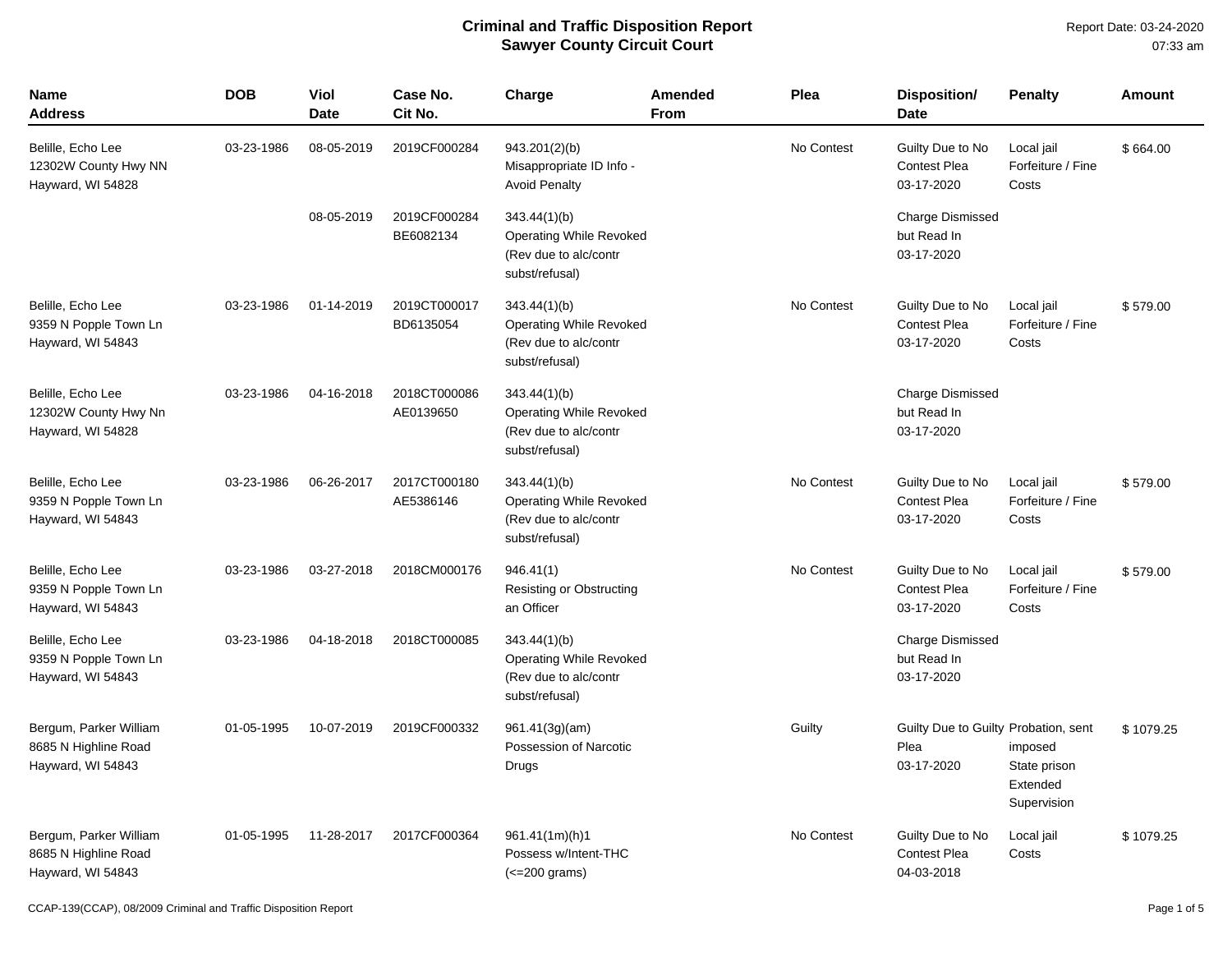| Name<br><b>Address</b>                                                 | <b>DOB</b> | <b>Viol</b><br><b>Date</b> | Case No.<br>Cit No.       | Charge                                                                          | <b>Amended</b><br><b>From</b> | Plea       | <b>Disposition/</b><br><b>Date</b>                         | <b>Penalty</b>                                                                  | Amount    |
|------------------------------------------------------------------------|------------|----------------------------|---------------------------|---------------------------------------------------------------------------------|-------------------------------|------------|------------------------------------------------------------|---------------------------------------------------------------------------------|-----------|
| Butler, Rocky Allen<br>6865N South Reserve Rd.<br>Stone Lake, WI 54876 | 11-06-1983 | 05-12-2019                 | 2019CM000142              | 946.49(1)(a)<br>Bail<br>Jumping-Misdemeanor                                     |                               |            | <b>Charge Dismissed</b><br>but Read In<br>03-17-2020       |                                                                                 |           |
| Butler, Rocky Allen<br>6865N South Reserve Rd.<br>Stone Lake, WI 54876 | 11-06-1983 | 12-06-2019                 | 2019CM000350              | 946.49(1)(a)<br>Bail<br>Jumping-Misdemeanor                                     |                               |            | Charge Dismissed<br>but Read In<br>03-17-2020              |                                                                                 |           |
| Butler, Rocky A.<br>6865N South Reserve Rd.<br>Stone Lake, WI 54876    | 11-06-1983 | 04-29-2019                 | 2019CM000129              | 940.19(1)<br><b>Battery</b>                                                     | <b>Battery</b>                | Guilty     | Guilty Due to Guilty Probation, sent<br>Plea<br>03-17-2020 | withheld                                                                        | \$579.00  |
|                                                                        |            | 04-29-2019                 | 2019CM000129              | 947.01(1)<br><b>Disorderly Conduct</b><br>$[968.075(1)(a) -$ Domestic<br>Abuse] |                               |            | <b>Charge Dismissed</b><br>but Read In<br>03-17-2020       |                                                                                 |           |
| Crone, Arnold John<br>8753 Trepania Rd<br>Hayward, WI 54843            | 05-16-1964 | 12-15-2019                 | 2019CF000394              | 346.63(1)(a)<br>OWI (5th or 6th)                                                |                               | Guilty     | Guilty Due to Guilty Probation, sent<br>Plea<br>03-18-2020 | withheld<br><b>DOT License</b><br>Revoked<br>$\mathbf{1}$<br>Ignition interlock | \$2502.00 |
|                                                                        |            | 12-15-2019                 | 2019CF000394              | 346.63(1)(b)<br>Operating w/ PAC (5th or<br>6th)                                |                               |            | Dismissed on<br><b>Prosecutor's Motion</b><br>03-18-2020   |                                                                                 |           |
| DeMarr, Alfred Gene<br>4496 N Hoffer Road<br>Couderay, WI 54828        | 02-08-1961 | 07-26-2019                 | 2019CM000233              | 940.19(1)<br><b>Battery</b><br>$[968.075(1)(a) -$ Domestic<br>Abuse]            |                               |            | <b>Charge Dismissed</b><br>but Read In<br>03-17-2020       |                                                                                 |           |
|                                                                        |            | 07-26-2019                 | 2019CM000233              | 947.01(1)<br><b>Disorderly Conduct</b>                                          | <b>Disorderly Conduct</b>     | No Contest | Guilty Due to No<br>Contest Plea<br>03-17-2020             | Forfeiture / Fine<br>Costs                                                      | \$831.00  |
| Gordon, Woodrow Alan<br>8268N County Road K<br>Hayward, WI 54843       | 05-25-1976 | 12-23-2019                 | 2020CF000027<br>BE6498310 | 346.63(1)(a)<br>OWI (5th or 6th)                                                |                               | Guilty     | Guilty Due to Guilty Probation, sent<br>Plea<br>03-18-2020 | withheld                                                                        | \$2527.53 |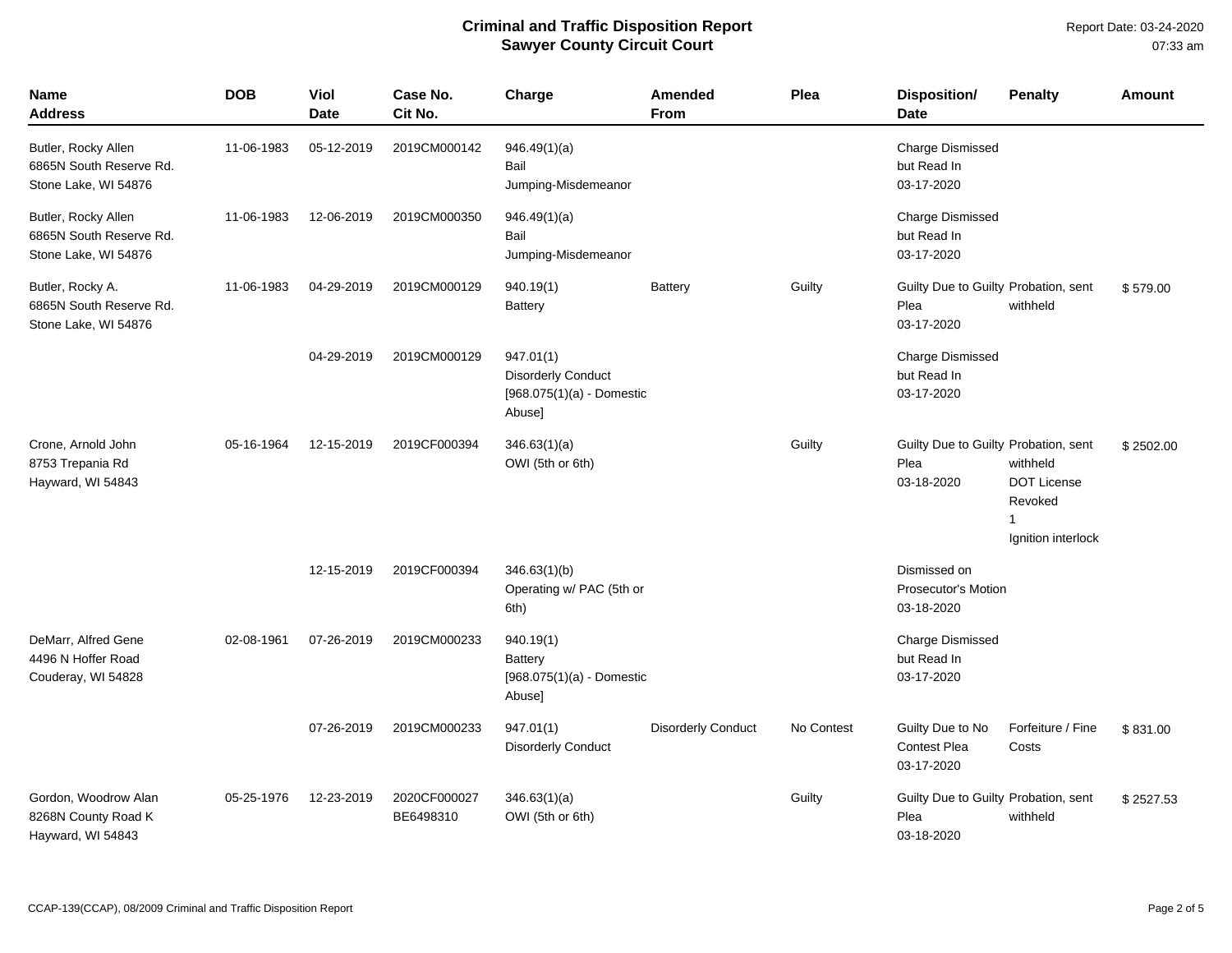Report Date: 03-24-2020 07:33 am

| <b>Name</b><br><b>Address</b>                                         | <b>DOB</b> | Viol<br><b>Date</b> | Case No.<br>Cit No.       | Charge                                                                                    | Amended<br><b>From</b> | Plea       | Disposition/<br><b>Date</b>                                | <b>Penalty</b>              | Amount   |
|-----------------------------------------------------------------------|------------|---------------------|---------------------------|-------------------------------------------------------------------------------------------|------------------------|------------|------------------------------------------------------------|-----------------------------|----------|
|                                                                       |            | 12-23-2019          | 2020CF000027<br>BE6498332 | 343.44(1)(b)<br><b>Operating While Revoked</b><br>(Rev due to alc/contr<br>subst/refusal) |                        |            | <b>Charge Dismissed</b><br>but Read In<br>03-18-2020       |                             |          |
| Grover, Murl Leon<br>10164 N Ranger Station Road<br>Hayward, WI 54843 | 02-06-2000 | 09-19-2018          | 2018CF000323              | 947.019(1)(c)<br><b>Terrorist Threats - Public</b><br>Panic or Fear                       |                        | No Contest | Dismissed on<br><b>Prosecutor's Motion</b><br>03-17-2020   |                             |          |
|                                                                       |            | 09-19-2018          | 2018CF000323              | 947.01(1)<br><b>Disorderly Conduct</b>                                                    |                        | No Contest | Guilty Due to No<br><b>Contest Plea</b><br>02-26-2019      | Local jail<br>Other fees    | \$579.00 |
| Hollmann, Justin Lee<br>15597W Williams Road<br>Hayward, WI 54843     | 09-04-1982 | 02-23-2019          | 2019CM000246              | 947.01(1)<br><b>Disorderly Conduct</b>                                                    |                        |            | <b>Charge Dismissed</b><br>but Read In<br>03-17-2020       |                             |          |
| Hollmann, Justin Lee<br>15597W Williams Road<br>Hayward, WI 54843     | 09-04-1982 | 08-04-2019          | 2019CM000247              | 940.19(1)<br><b>Battery</b>                                                               |                        | No Contest | Guilty Due to No<br>Contest Plea<br>03-17-2020             | Probation, sent<br>withheld | \$579.00 |
|                                                                       |            | 08-04-2019          | 2019CM000247              | 947.01(1)<br><b>Disorderly Conduct</b>                                                    |                        |            | <b>Charge Dismissed</b><br>but Read In<br>03-17-2020       |                             |          |
| Isham, Jerome Allan<br>13195 W Gurno Lake Road<br>Hayward, WI 54843   | 10-30-1990 | 11-10-2019          | 2019CM000322              | 940.19(1)<br>Battery<br>$[968.075(1)(a) -$ Domestic<br>Abuse]                             |                        |            | <b>Charge Dismissed</b><br>but Read In<br>03-17-2020       |                             |          |
|                                                                       |            | 11-10-2019          | 2019CM000322              | 947.01(1)<br><b>Disorderly Conduct</b><br>$[968.075(1)(a) -$ Domestic<br>Abuse]           |                        |            | <b>Charge Dismissed</b><br>but Read In<br>03-17-2020       |                             |          |
| Isham, Jerome Allan<br>13195 W Gurno Lake Road<br>Hayward, WI 54843   | 10-30-1990 | 11-16-2019          | 2019CM000328              | 941.20(1)(a)<br>Endanger<br>Safety/Use/Dangerous<br>Weapon                                |                        | Guilty     | Guilty Due to Guilty Probation, sent<br>Plea<br>03-17-2020 | withheld                    | \$579.00 |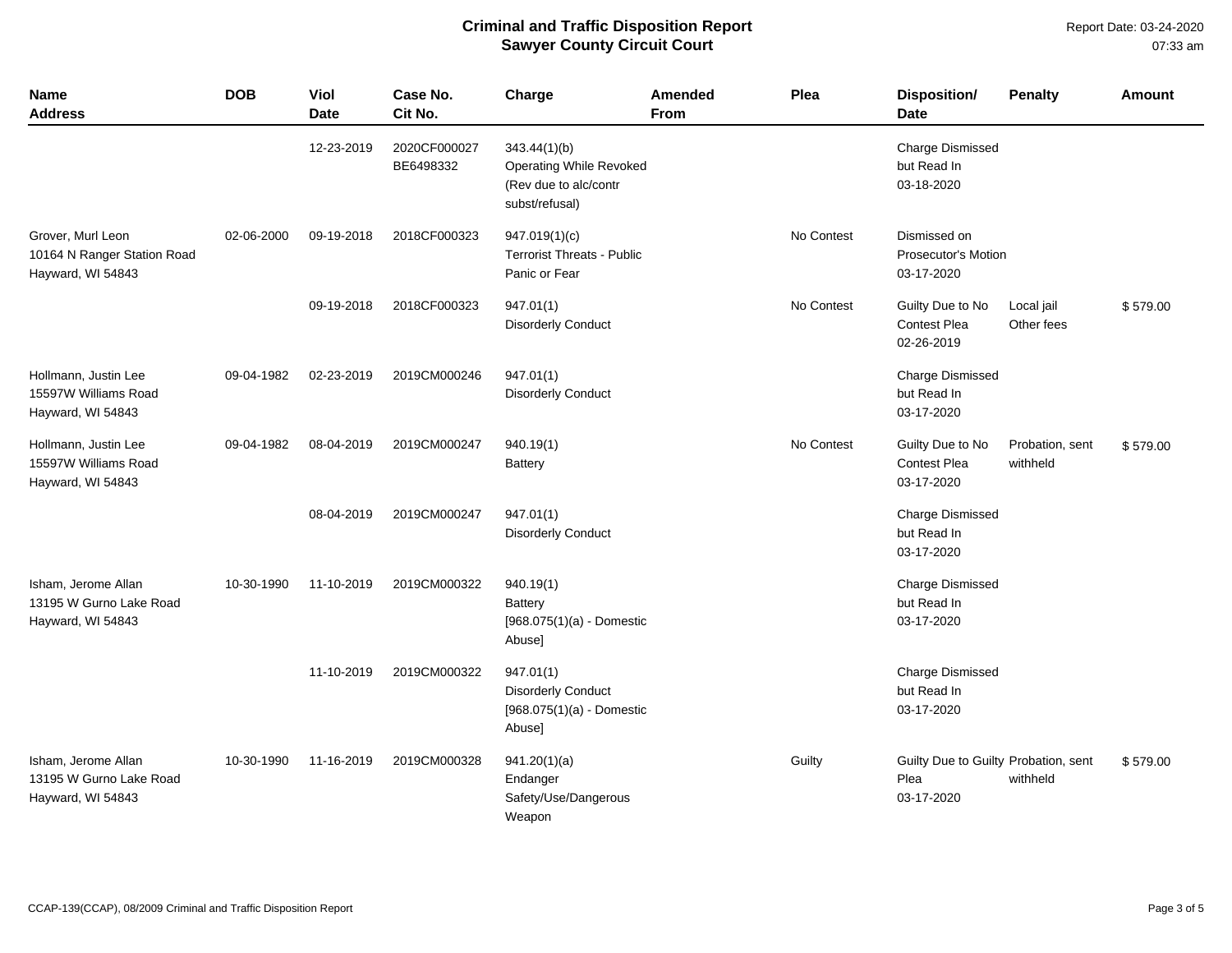| Name<br>Address                                                              | <b>DOB</b> | Viol<br><b>Date</b> | Case No.<br>Cit No. | Charge                                                                          | <b>Amended</b><br><b>From</b> | Plea       | <b>Disposition/</b><br><b>Date</b>                         | <b>Penalty</b>                                             | Amount   |
|------------------------------------------------------------------------------|------------|---------------------|---------------------|---------------------------------------------------------------------------------|-------------------------------|------------|------------------------------------------------------------|------------------------------------------------------------|----------|
|                                                                              |            | 11-16-2019          | 2019CM000328        | 947.01(1)<br><b>Disorderly Conduct</b><br>$[968.075(1)(a) -$ Domestic<br>Abuse] |                               |            | <b>Charge Dismissed</b><br>but Read In<br>03-17-2020       |                                                            |          |
| Kenny, Christopher Alan<br>1714 Queens Avenue North<br>Minneapolis, MN 55411 | 09-19-1991 | 03-13-2020          | 2020CF000078        | 976.03(13)<br><b>Extradition-Arrest Prior to</b><br>Requisition                 |                               |            | Extradited<br>03-18-2020                                   |                                                            |          |
| Kenny, Christopher Alan<br>1714 Queens Avenue North<br>Minneapolis, MN 55411 | 09-19-1991 | 11-22-2019          | 2019CF000373        | 961.41(3g)(g)<br>Possession of<br>Methamphetamine                               |                               | Guilty     | Guilty Due to Guilty Probation, sent<br>Plea<br>03-18-2020 | withheld                                                   | \$748.50 |
| Larush, Antonio James<br>9627N Bangishmong St.<br>Hayward, WI 54843          | 02-07-1997 | 05-06-2019          | 2019CM000140        | 947.01(1)<br><b>Disorderly Conduct</b>                                          |                               |            | <b>Charge Dismissed</b><br>but Read In<br>03-17-2020       |                                                            |          |
|                                                                              |            | 05-06-2019          | 2019CM000140        | 946.41(1)<br><b>Resisting or Obstructing</b><br>an Officer                      |                               | No Contest | Guilty Due to No<br><b>Contest Plea</b><br>03-17-2020      | Probation, sent<br>withheld                                | \$579.00 |
| Moore, Elias James<br>11865 Leonard School Road<br>Cable, WI 54821           | 07-12-1997 | 12-06-2019          | 2019CM000357        | 941.23(2)<br>Carry Concealed Weapon                                             |                               | No Contest | Guilty Due to No<br><b>Contest Plea</b><br>03-17-2020      | Forfeiture / Fine<br>Costs<br>Expunge w/ pay<br>amount due | \$579.00 |
| Quaderer, Johnnie Cash<br>9693N Frogg Road<br>Hayward, WI 54843              | 03-20-1993 | 02-25-2020          | 2020CM000055        | 946.49(1)(a)<br>Bail<br>Jumping-Misdemeanor                                     |                               |            | <b>Charge Dismissed</b><br>but Read In<br>03-17-2020       |                                                            |          |
| Quaderer, Marcus James<br>15827 Laura Drive - #1<br>Hayward, WI 54843        | 05-08-1979 | 06-01-2019          | 2019CF000204        | 946.49(1)(b)<br>Bail Jumping-Felony                                             |                               |            | <b>Charge Dismissed</b><br>but Read In<br>03-18-2020       |                                                            |          |
|                                                                              |            | 06-01-2019          | 2019CF000204        | 946.41(1)<br>Resisting or Obstructing<br>an Officer                             |                               |            | <b>Charge Dismissed</b><br>but Read In<br>03-18-2020       |                                                            |          |
| Quaderer, Johnnie Cash<br>9693N Frogg Road<br>Hayward, WI 54843              | 03-20-1993 | 07-02-2019          | 2019CM000206        | 946.41(1)<br>Resisting or Obstructing<br>an Officer                             |                               | Guilty     | Guilty Due to Guilty Local jail<br>Plea<br>03-17-2020      | Forfeiture / Fine<br>Costs                                 | \$579.00 |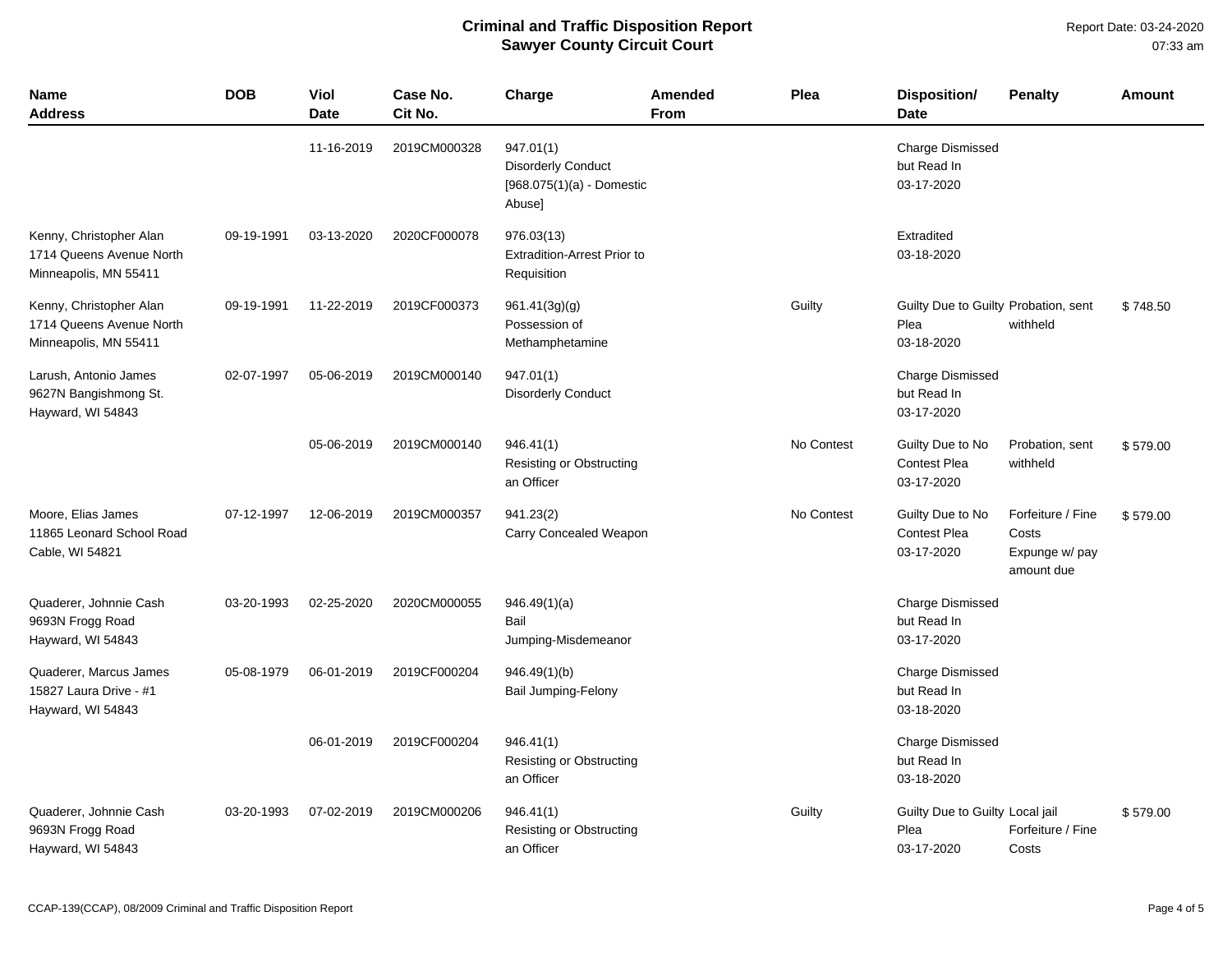Report Date: 03-24-2020 07:33 am

| <b>Name</b><br><b>Address</b>                                     | <b>DOB</b> | <b>Viol</b><br><b>Date</b> | Case No.<br>Cit No.       | Charge                                                          | Amended<br>From | Plea       | <b>Disposition/</b><br><b>Date</b>                         | <b>Penalty</b>                                                                                  | <b>Amount</b> |
|-------------------------------------------------------------------|------------|----------------------------|---------------------------|-----------------------------------------------------------------|-----------------|------------|------------------------------------------------------------|-------------------------------------------------------------------------------------------------|---------------|
| Quaderer, Marcus J.<br>15827 Laura Drive #1<br>Hayward, WI 54843  | 05-08-1979 | 06-13-2018                 | 2018CF000253<br>AE5384105 | 346.63(1)(a)<br>OWI (5th or 6th)                                |                 | No Contest | Guilty Due to No<br><b>Contest Plea</b><br>03-18-2020      | Probation, sent<br>withheld<br><b>DOT License</b><br>Revoked<br>36 Months<br>Ignition interlock | \$2502.00     |
|                                                                   |            | 06-13-2018                 | 2018CF000253<br>AE5381051 | 346.63(1)(b)<br>Operating w/ PAC (5th or<br>6th)                |                 |            | Dismissed on<br><b>Prosecutor's Motion</b><br>03-18-2020   |                                                                                                 |               |
|                                                                   |            | 06-13-2018                 | 2018CF000253              | 961.41(3g)(e)<br>Possession of THC                              |                 |            | Charge Dismissed<br>but Read In<br>03-18-2020              |                                                                                                 |               |
| Quagon, Daryl Brian<br>13938 W Signor Dr.<br>Stone Lake, WI 54876 | 05-31-1965 | 03-17-2020                 | 2020CF000079              | 976.03(13)<br><b>Extradition-Arrest Prior to</b><br>Requisition |                 |            | Extradited<br>03-18-2020                                   |                                                                                                 |               |
| Shanks, Travis Wesly<br>5993 N Knapp Rd<br>Ojibwa, WI 54862       | 10-02-1999 | 10-07-2017                 | 2017CF000283              | 947.019(1)<br><b>Make Terrorist Threats</b>                     |                 |            | Dismissed on<br><b>Prosecutor's Motion</b><br>03-20-2020   |                                                                                                 |               |
|                                                                   |            | 10-07-2017                 | 2017CF000283              | 961.41(3g)(e)<br>Possession of THC                              |                 | Guilty     | Guilty Due to Guilty Probation, sent<br>Plea<br>01-02-2018 | withheld                                                                                        | \$673.50      |
|                                                                   |            | 10-07-2017                 | 2017CF000283              | 961.573(1)<br>Possess Drug<br>Paraphernalia                     |                 | Guilty     | Guilty Due to Guilty Probation, sent<br>Plea<br>01-02-2018 | withheld                                                                                        | \$673.50      |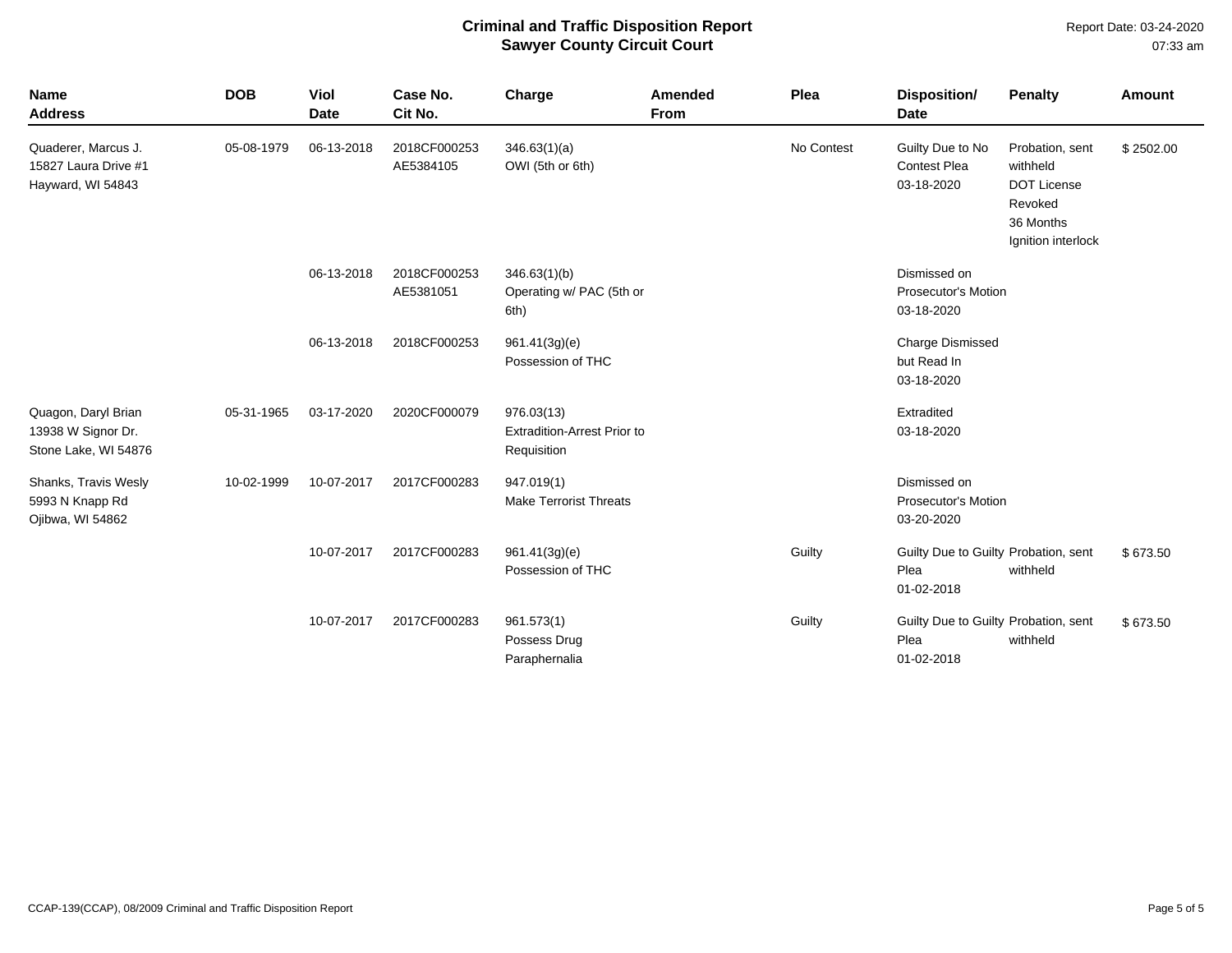| <b>Name</b><br><b>Address</b>                                     | <b>DOB</b> | Viol<br><b>Date</b> | Case No.<br>Cit No.       | Charge                                                             | <b>Amended</b><br>From | Plea              | <b>Disposition/</b><br><b>Date</b>                    | <b>Penalty</b>    | Amount   |
|-------------------------------------------------------------------|------------|---------------------|---------------------------|--------------------------------------------------------------------|------------------------|-------------------|-------------------------------------------------------|-------------------|----------|
| Abear, Shawn M<br>5137N Ellen St<br>PO Box 92<br>Winter, WI 54896 | 07-10-1977 | 06-02-2018          | 2018TR000549<br>AE5387756 | 344.62(1)<br>Operating a motor vehicle<br>w/o insurance            |                        | No Contest        | Guilty Due to No<br><b>Contest Plea</b><br>03-18-2020 | Forfeiture / Fine | \$200.50 |
| Abear, Shawn M<br>5137N Ellen St<br>PO Box 92<br>Winter, WI 54896 | 07-10-1977 | 02-28-2018          | 2018TR000191<br>AE5385240 | 344.62(1)<br>Operating a motor vehicle<br>w/o insurance            |                        | Not Guilty        | Guilty Due to No<br><b>Contest Plea</b><br>03-20-2020 | Forfeiture / Fine | \$200.50 |
| Abear, Shawn M<br>5137N Ellen St<br>PO Box 92<br>Winter, WI 54896 | 07-10-1977 | 02-17-2019          | 2019TR000193<br>BB9702184 | 341.04(1)<br>Non-Registration of<br>Vehicle - Auto <10,000<br>Ibs  |                        | Not Guilty        | Guilty Due to No<br>Contest Plea<br>03-18-2020        | Forfeiture / Fine | \$175.30 |
| Abear, Shawn M<br>5137N Ellen St<br>PO Box 92<br>Winter, WI 54896 | 07-10-1977 | 06-02-2018          | 2018TR000550<br>AE5387760 | 341.04(1)<br>Non-Registration of<br>Vehicle - Auto <10,000<br>Ibs  |                        | No Contest        | Guilty Due to No<br><b>Contest Plea</b><br>03-18-2020 | Forfeiture / Fine | \$175.30 |
| Abear, Shawn M<br>5137N Ellen St<br>PO Box 92<br>Winter, WI 54896 | 07-10-1977 | 02-28-2018          | 2018TR000192<br>AE5385251 | 341.04(1)<br>Non-Registration of<br>Vehicle - Auto < 10,000<br>Ibs |                        | <b>Not Guilty</b> | Guilty Due to No<br>Contest Plea<br>03-18-2020        | Forfeiture / Fine | \$175.30 |
| Abear, Shawn M<br>2121 Indiana St<br>Racine, WI 53405             | 07-10-1977 | 03-03-2019          | 2019TR000268<br>BD6135404 | 344.62(1)<br>Operating a motor vehicle<br>w/o insurance            |                        | Not Guilty        | Guilty Due to No<br>Contest Plea<br>03-18-2020        | Forfeiture / Fine | \$200.50 |
| Abear, Shawn M<br>2121 Indiana St<br>Racine, WI 53405             | 07-10-1977 | 03-03-2019          | 2019TR000267<br>BD6135393 | 341.03(1)<br>Operate after Rev/Susp<br>of Registration             |                        | Not Guilty        | Guilty Due to No<br>Contest Plea<br>03-18-2020        | Forfeiture / Fine | \$175.30 |
| Abear, Shawn M<br>5137N Ellen St<br>PO Box 92<br>Winter, WI 54896 | 07-10-1977 | 02-17-2019          | 2019TR000195<br>BB9702206 | 344.62(1)<br>Operating a motor vehicle<br>w/o insurance            |                        | <b>Not Guilty</b> | Guilty Due to No<br>Contest Plea<br>03-18-2020        | Forfeiture / Fine | \$200.50 |
| Abear, Shawn M<br>5137N Ellen St<br>PO Box 92<br>Winter, WI 54896 | 07-10-1977 | 02-17-2019          | 2019TR000194<br>BB9702195 | 341.61(2)<br>Display Unauth. Veh.<br><b>Registration Plate</b>     |                        | Not Guilty        | Guilty Due to No<br>Contest Plea<br>03-18-2020        | Forfeiture / Fine | \$238.30 |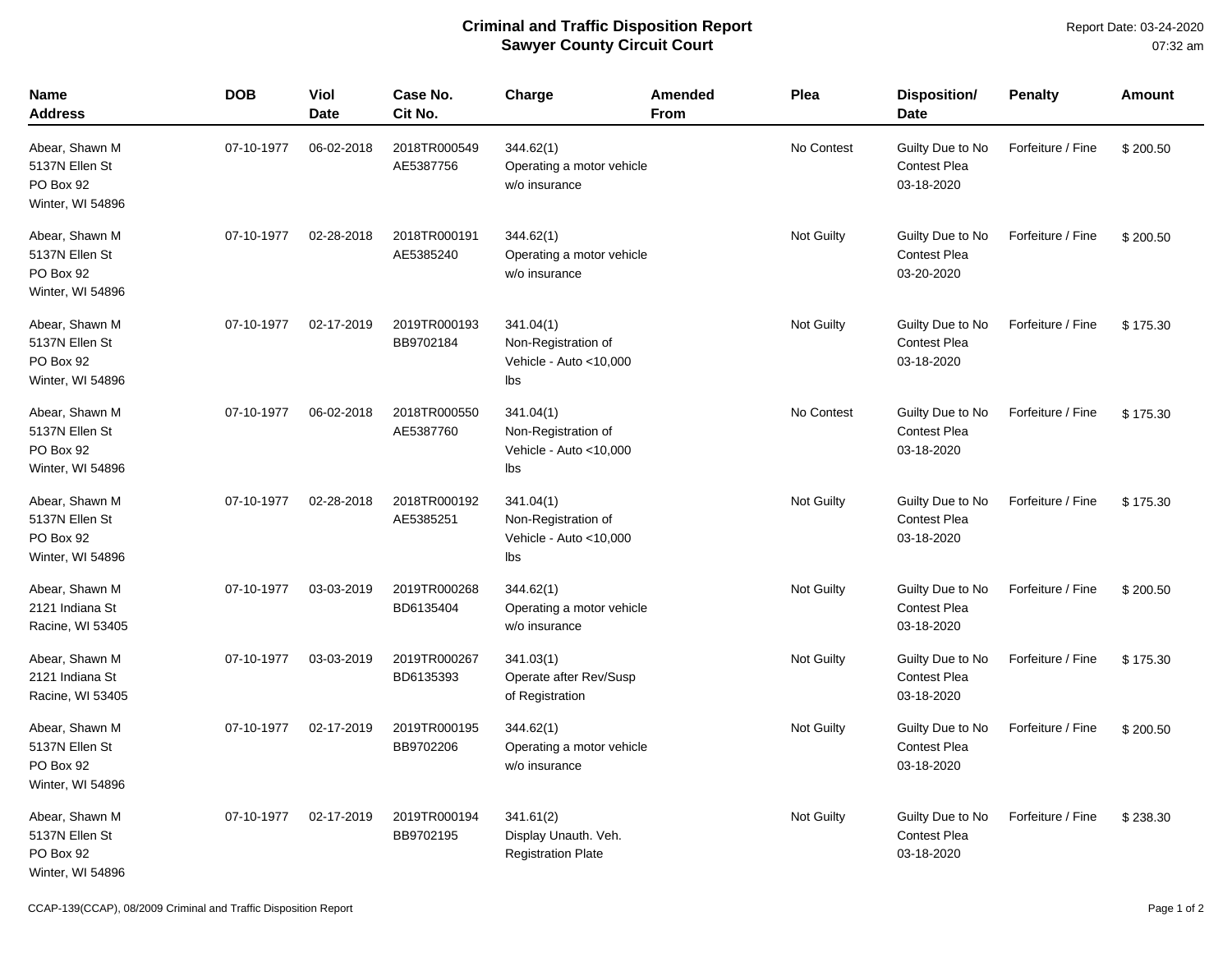Report Date: 03-24-2020 07:32 am

| <b>Name</b><br><b>Address</b>                                           | <b>DOB</b> | Viol<br><b>Date</b> | Case No.<br>Cit No.       | Charge                                                            | <b>Amended</b><br><b>From</b>   | Plea       | Disposition/<br><b>Date</b>                                  | <b>Penalty</b>    | <b>Amount</b> |
|-------------------------------------------------------------------------|------------|---------------------|---------------------------|-------------------------------------------------------------------|---------------------------------|------------|--------------------------------------------------------------|-------------------|---------------|
| Belille, Echo L<br>12302W County Hwy Nn<br>Hayward, WI 54843            | 03-23-1986 | 01-14-2019          | 2019TR000083<br>BD6135032 | 344.62(2)<br>Operating motor vehicle<br>w/o proof of insurance    |                                 | Not Guilty | <b>Charge Dismissed</b><br>but Read In<br>03-17-2020         |                   |               |
| Belille, Echo L<br>12302W County Hwy Nn<br>Hayward, WI 54843            | 03-23-1986 | 01-14-2019          | 2019TR000084<br>BD6135043 | 341.03(1)<br>Operate after Rev/Susp<br>of Registration            |                                 | Not Guilty | <b>Charge Dismissed</b><br>but Read In<br>03-17-2020         |                   |               |
| Burchfield, Melissa A<br>12303W County Highway Cc<br>Couderay, WI 54828 | 01-16-1981 | 09-03-2019          | 2019TR001047<br>BE6082226 | 347.48(2m)(b)<br>Vehicle Operator<br>Fail/Wear Seat Belt          |                                 | Not Guilty | Guilty Due to No<br><b>Contest Plea</b><br>03-16-2020        | Forfeiture / Fine | \$10.00       |
| Crone, Arnold John<br>8753 N Trepania Rd<br>Hayward, WI 54843           | 05-16-1964 | 12-15-2019          | 2019TR001279<br>BD1649970 | 346.57(5)<br><b>Exceeding Speed Zones,</b><br>etc. (11-15 MPH)    |                                 | No Contest | Dismissed on<br><b>Prosecutor's Motion</b><br>03-18-2020     |                   |               |
| Haus, Gary Allan<br>11780 W Jasek Rd<br>Couderay, WI 54828              | 02-06-1961 | 10-18-2019          | 2019TR001189<br>BE6512354 | 347.13(3)<br>Operate Vehicle w/o<br><b>Registration Lamps</b>     | Operating Left of Center Guilty |            | Guilty Due to Guilty Forfeiture / Fine<br>Plea<br>03-19-2020 |                   | \$150.10      |
| Mcmillen, Adrian C<br>154 Cr 1531<br>Guntown, MS 38849                  | 03-15-1986 | 02-14-2018          | 2018TR000157<br>AE5387130 | 341.04(1)<br>Non-Registration of<br>Vehicle - Auto <10,000<br>Ibs |                                 | No Contest | Dismissed on<br><b>Prosecutor's Motion</b><br>03-19-2020     |                   |               |